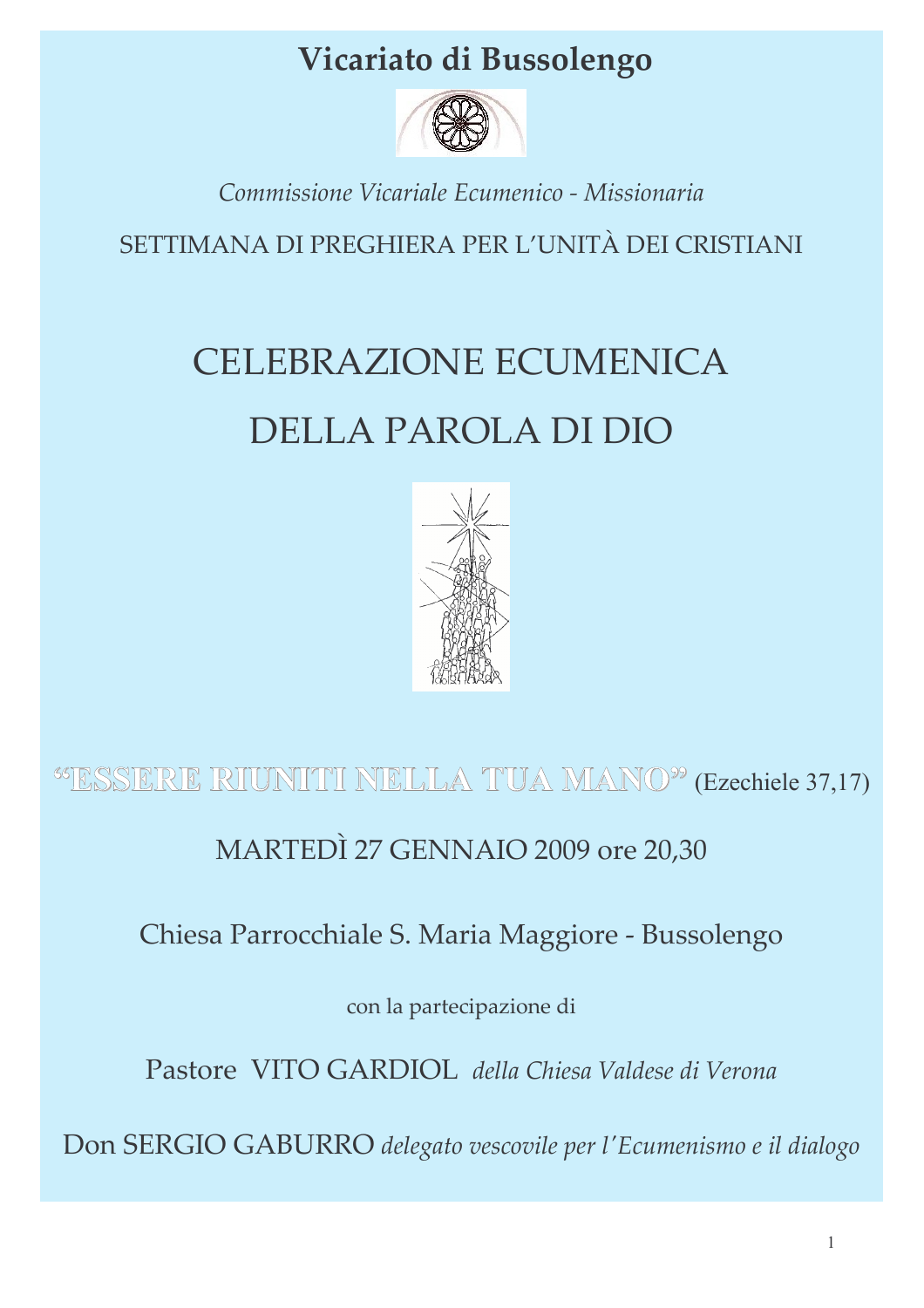#### Canto d'inizio: VIENI SPIRITO DI CRISTO

| Vieni, vieni, Spirito d'amore              | Vieni, o Spirito dai quattro venti       |
|--------------------------------------------|------------------------------------------|
| ad insegnare le cose di Dio.               | e soffia su chi non ha vita.             |
| Vieni, vieni, Spirito di pace              | Vieni, o Spirito e soffia su di noi,     |
| a suggerir le cose che Lui ha detto a noi. | perché anche noi riviviamo.              |
| Noi ti invochiamo Spirito di Cristo,       | Insegnaci a sperare, insegnaci ad amare, |
| vieni tu dentro di noi.                    | insegnaci a lodare Iddio.                |
| Cambia i nostri occhi, fa che noi vediamo  | Insegnaci a pregare, insegnaci la via    |
| la bontà di Dio per noi.                   | insegnaci tu l'unità.                    |

#### (P. Gardiol) Saluto biblico

La grazia e la pace di Dio Padre, del nostro Signore Gesù Cristo e dello Spirito Santo siano con voi sempre.

#### Tutti: E con il tuo spirito.

(D. Giorgio) Saluto - Accoglienza

#### **CONFESSIONE DI PECCATO**

#### Canto penitenziale: **KYRIE ELEISON**

(P. Gardiol) Avviciniamoci a Dio, accostiamoci al Signore misericordioso verso di noi e fonte della nostra speranza.

(D. Gaburro) Dal profondo del cuore grido a te, o Signore! Signore ascolta la mia voce!

#### T: Signore, gridiamo a te, ma molto spesso gridiamo con voci discordanti.

(P. Gardiol) Possa il tuo orecchio essere attento alla mia preghiera!

#### T: Chiediamo l'unità, ma non paghiamo il prezzo della riconciliazione.

#### (rit.) KYRIE ELEISON

(D. Gaburro) Se tu dovessi ricordare i nostri peccati, o Signore, chi potrebbe vivere?

T: Chi sopravvivrebbe? Veniamo a te con le nostre mancanze nel rispondere alla sofferenza e alla divisione del mondo.

(P. Gardiol) Ma in te, Signore, è il perdono, a te la nostra riverenza!

#### T: Kyrie eleison. Christe eleison. Kyrie eleison!

(D. Gaburro) Attendo il Signore con tutta la mia anima, e desidero ardentemente la sua parola.

### T: L'anima mia attende il Signore, più che le sentinelle il mattino.

#### (rit.) KYRIE ELEISON

(P. Gardiol) Ezechiele pronuncia questa parola del Signore: "Li libererò da tutte le loro infedeltà [...] Li purificherò: essi saranno il mio popolo e io sarò il loro Dio. [...] Li unirò e formeranno una sola nazione". O Dio Padre, Tu sei la nostra sola speranza.

#### T: Aiutaci ad essere strumenti della tua riconciliazione.

#### (rit.) KYRIE ELEISON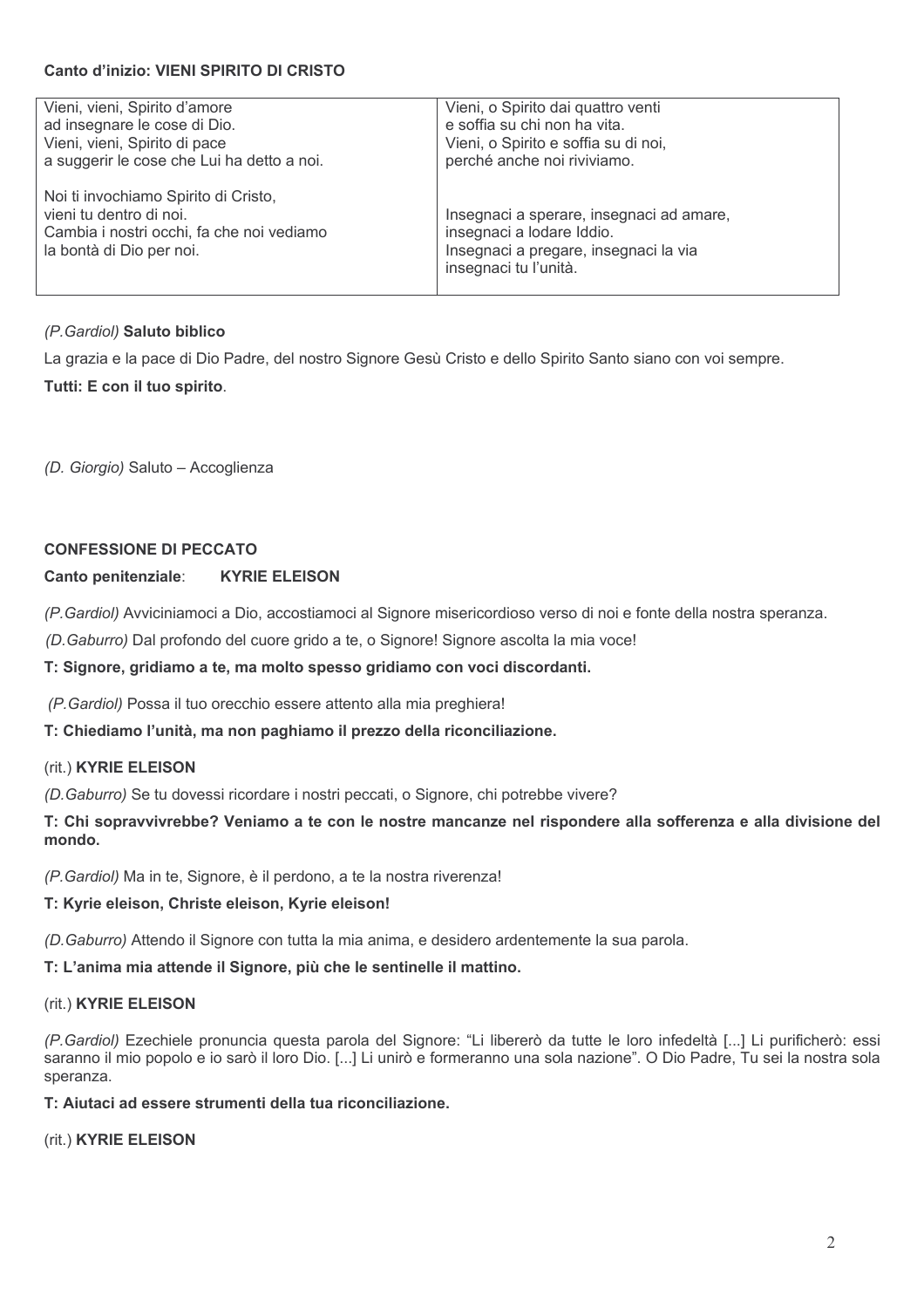#### **Canto: OGNI MIA PAROLA**

| Come la pioggia e la neve         | Così ogni mia parola non ritornerà a me |
|-----------------------------------|-----------------------------------------|
| scendono giù dal cielo            | senza operare quanto desidero,          |
| e non vi ritornano senza irrigare | senza aver compiuto ciò                 |
| e far germogliare la terra.       | per cui l'avevo mandata.                |
|                                   | Ogni mia parola, ogni mia parola.       |

#### Dal Libro del profeta Ezechiele (37,15-19.22-24a)

«Il Signore mi parlò: "Ezechiele, prendi un bastone e scrivici sopra queste parole: Giuda e le tribù d'Israele unite a lui. Poi prendi un altro bastone e scrivici sopra: Giuseppe e tutte le altre tribù d'Israele unite a lui. Poi accostali l'uno all'altro in modo da formare un solo bastone nella tua mano. I tuoi compatrioti ti chiederanno che cosa significa. Tu dirai loro quel che io, il loro Dio, il Signore, dichiaro: Sto per prendere il bastone che rappresenta Giuseppe e le tribù d'Israele unite a lui e lo metto vicino al bastone che rappresenta Giuda. Uniti nella mia mano formeranno un solo bastone. [...] Li unirò e formeranno una sola nazione sulle montagne d'Israele. Un solo re regnerà su tutti loro. Non esisterà più la divisione in due popoli e in due regni. Non si contamineranno più con i loro sporchi idoli, con riti disqustosi e con ogni sorta di peccato. Li libererò da tutte le loro infedeltà di cui si sono resi colpevoli verso di me. Li purificherò: essi saranno il mio popolo e io sarò il loro Dio. Il mio servo Davide sarà il loro re, il loro unico pastore».

#### Predicazione di Don Sergio Gaburro – delegato vescovile per l'Ecumenismo e il dialogo

#### «Essere riuniti nella tua mano» (Ez 37,15-19.22-24a)

«Essere riuniti nella tua mano» è il tema biblico scelto per questa Settimana di preghiera e scaturisce dall'esperienza delle chiese cristiane in Corea, che nel contesto di divisione nazionale del paese hanno trovato ispirazione nel profeta Ezechiele che visse in una nazione tragicamente divisa e che desiderava fortemente l'unità del suo popolo. La prospettiva di una riunificazione finale delle tribù del regno di Giuda e quello di Israele non doveva sembrare realistica ai giorni di Ezechiele, così come oggi pare lontana ai cristiani l'unità delle chiese.

Ezechiele davanti ad uno scenario di contrapposizione consolidata non perse mai di vista la speranza e annunciò, senza descriverla, la riunificazione dei regni. In forma simbolica il profeta accostò ed unì nella sua mano due pezzi di legno, sui quali erano scritti i nomi di Giuda e di Israele per indicare che nella mano del Signore i due regni sarebbero diventati uno. Tre sottolineature:

- 1. La debolezza della forza umana. La divisione è il risultato di una posizione di forza. Con la sua azione simbolica Ezechiele ci dice che i due regni sono divisi perché sono distanti dalla mano del Signore, così come noi cristiani oggi siamo distanti tra di noi perché distanti da Lui. La lontananza da Dio e tra di noi rivela la debolezza del confidare sulla forza umana. Ecco la profezia di Ezechiele per il suo popolo, ecco l'annuncio della parola biblica per noi. Il primo passo verso la riunificazione dei regni per Ezechiele e verso l'unità per noi cristiani è prendere coscienza della divisione come ferita, come impoverimento reciproco, come debolezza. Il rischio è che i regni e le chiese imparino a convivere con la loro divisione considerandola normalità. Solo il profeta che parla a nome di Dio può dire una parola di condanna sulla realtà della divisione. Come il profeta ha preso in mano i due legni simbolo della divisione così anche noi oggi siamo invitati a prendere in mano le nostre divisioni senza ignorarle o nasconderle. Le nostre divisioni tra chiese e tra cristiani oggi non sono così visibili come le risse al santo sepolcro che purtroppo sono all'ordine del giorno, ma si tratta di risse non mediatiche, più silenziose, tuttavia non meno cariche di sofferenza consumata nei cuori dei credenti in Cristo. Come ai tempi di Ezechiele tutti noi portiamo più o meno nascosti i nostri bastoni, i nostri legni, le nostre fruste pronti ad usarle quando gli altri non ci assomigliano, quando gli altri non accettano di stare nella nostra mano.
- 2. La forza della debolezza evangelica. Ezechiele per riunificate i due regni divisi non illustra programmi o strategie, ma apre orizzonti. Il profeta parla con l'autorità di Dio, un'autorità che non trae la sua forza da autorità umane, ma riposa solamente sulla forza dello Spirito. Possiamo dire che il nostro parlare di unità oggi rivendica questo tipo di forza? Ezechiele annuncia la riunificazione, ma non descrive come si realizzerà. Noi oggi nel cammino ecumenico vorremmo vedere l'unità visibile davanti a noi, tuttavia nella logica evangelica la debolezza del discorso ecumenico non è di per se un fatto tragico, poiché esiste una debolezza di Dio che è più forte degli uomini e che ci viene narrata in tutta la Scrittura. Questa debolezza di Dio è l'unica risorsa del nostro annuncio. Non possiamo tuttavia dire che l'ecumenismo di oggi accetti e viva questa debolezza, che accetti tranguillamente di stare nella vulnerabilità della sua mano, poiché non raramente preferiamo stare nella mano forte, vincente, trionfante. Il rischio è di giocare a fare i profeti proclamando parole grandi che in realtà rimangono sterili. La vera profezia, quando non è accolta, mostra la propria autorità suscitando rifiuto e dividendo gli animi. Le parole ecumeniche di oggi, invece, non raramente rischiano di suscitare consenso, restando sterili. Non è sufficiente annunciare parole grandi per essere messaggeri della Parola. Il rischio è di scambiare l'annuncio con una gara di forza senza accettare la debolezza della Parola. Dice, infatti, Bonhoeffer: «Lo zelo che non bada alla resistenza, scambia la parola dell'Evangelo per un'idea vittoriosa. L'idea richiede uomini fanatici, che non conoscono né rispettano una resistenza. L'idea è forte. La Parola di Dio, invece, è tanto debole che si lascia schernire e respingere dagli uomini. Davanti alla Parola i cuori possono indurirsi e le porte chiudersi, e la Parola riconosce l'opposizione che incontra e la sopporta. È una esperienza dura: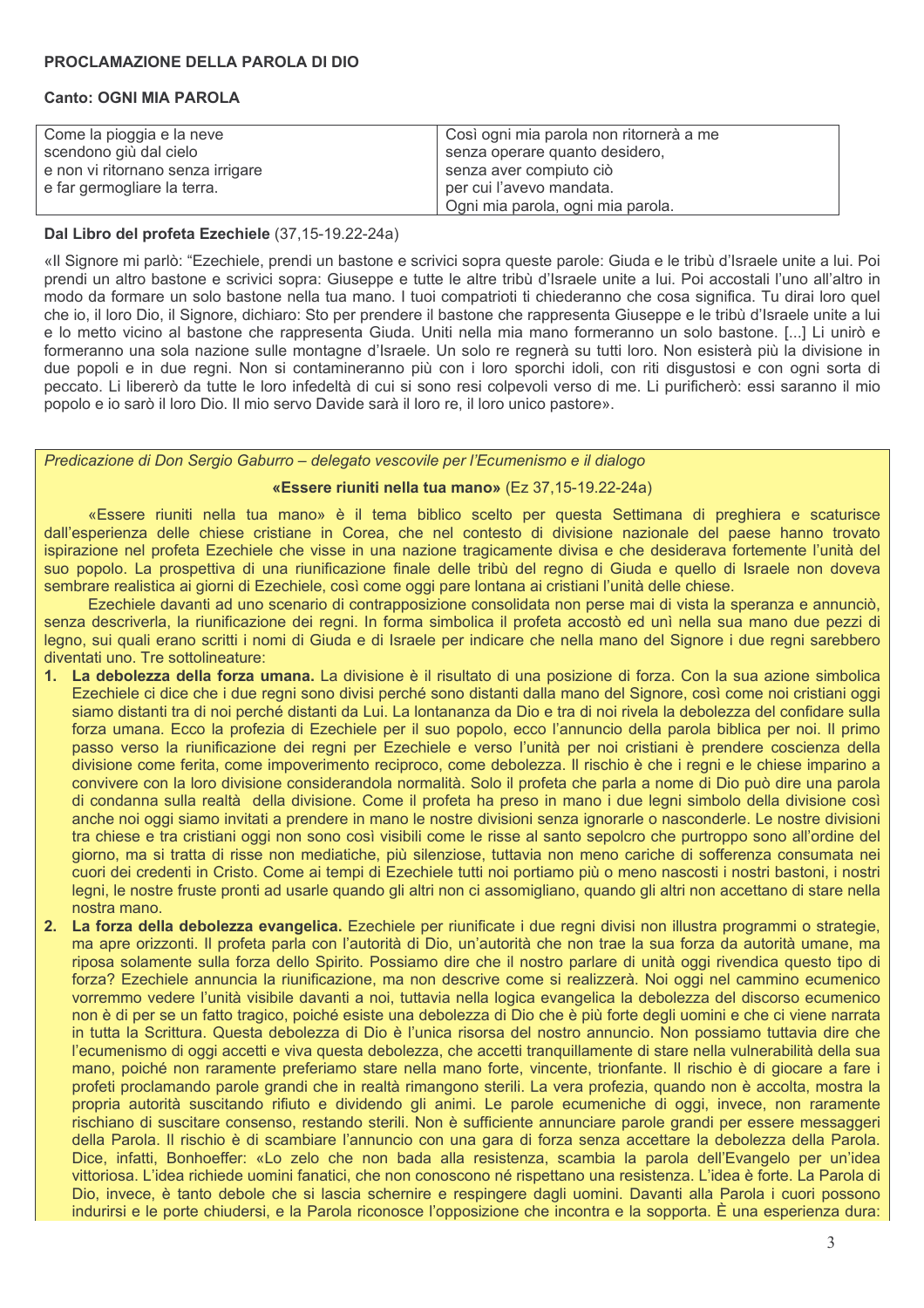per l'idea non c'è nulla di impossibile, per l'Evangelo, invece, ci sono cose impossibili. La Parola è più debole dell'idea. Anche i testimoni della Parola sono più deboli dei propagatori di un'idea. In questa debolezza essi sono liberi dalla morbosa irrequietezza dei fanatici: infatti essi soffrono con la Parola. I discepoli possono anche ritirarsi, purché la loro debolezza sia la debolezza della Parola stessa, purché non abbandonino la Parola durante la fuga»<sup>1</sup>.

3. La ragazzina speranza. Per Ezechiele l'unità dei regni non è un progetto politico ma azione del Signore. È lui che raduna dalla dispersione, che purifica e converte i cuori, che è fedele, che fa un'alleanza di pace, che la fa per sempre. È lui che realizza l'unità dei cristiani in tempi e modi non prevedibili. Dovrebbe essere finito il tempo in cui ingenuamente o intenzionalmente le chiese si sostituiscono a Cristo e pensano di poter proporre il loro modello di chiesa come orizzonte unico del dialogo. «Li unirò - dice Dio - ... e non si contamineranno più con i loro sporchi idoli». Siamo già uniti in lui e per questo legame capaci di prendere le distanze dai nostri idoli. Questa è la nostra speranza! Dice bene il Salmo 115 degli idoli: «hanno bocca e non parlano, hanno occhi e non vedono, hanno orecchi e non odono, hanno narici e non odorano». Un idolo costruito per parlare, parlerà immancabilmente, ma tale parola non sarà che una parodia, un travestimento comico della parola reale. L'idolo parla, certo, ma quando parla, tutto si svolge come se non parlasse. E in tutte le nostre rispettive tradizioni cristiane abitano degli idoli che facciamo parlare a piacimento e forse per questo tutto procede come se non parlassero.

I legni e gli ostacoli non mancano, ma non manca anche la speranza. Charles Peguy fa dire a Dio: «Ciò che mi stupisce è la speranza. Sono sbalordito. Che quei poveri figlioli vedano come va oggi e che credano che andrà meglio domani mattina... La più piccola speranza è colei che sempre comincia... Lei è una virtù contropiede. Quando tutto scende solo lei risale»<sup>2</sup>.

Anche noi popolo ecumenico portiamo dentro la speranza che le chiese riconoscano i propri bastoni, conoscano la forza dell'Evangelo di Gesù Cristo che nasce dalla croce formata dai due pezzi di legno, sperimentino lo stare nella mano del Signore per imparare poi a stringere la mano alle sorelle e ai fratelli di diversa tradizione cristiana. Che le chiese possano esercitare il ministero della correzione fraterna per essere più fedeli a Gesù Cristo. Che ciascuna chiesa stimi le altre più di se stessa e cerchi nelle altre non il difetto, non ciò che non hanno o che hanno di troppo ma il dono di Dio che può servire alla comune edificazione del corpo di Cristo imparando a condividere i doni di tutte le chiese. Nessuna Chiesa è cattolica da sola. Nessuna Chiesa merita il titolo di Chiesa da sola. La Chiesa è Chiesa solo come comunione di Chiese.

Come Dio si stupisce molto di quella «ragazzina da nulla», che non è la speranza cristiana, ma la speranza senza aggettivi, così ci auguriamo di imparare a passare dalle nostre speranze alla Speranza che sostiene silenziosamente ogni uomo e ogni donna. Con Dio possiamo dire: «Siamo sbalorditi anche noi. Questa piccola speranza, che sembra non contare nulla. Questa ragazzina speranza!» che ci sostiene nella nostra preghiera per l'unità. Siamo certi che la nostra voce di speranza non sarà particolarmente notata a livello mediatico. Tranne che da Dio. E questo ci basta.

#### <sup>1</sup>D. Bonhoeffer, Sequela, Queriniana, Brescia 1971, 165.

#### <sup>2</sup> C. Peguy, *Il Portico del Mistero della seconda virtù*, Mondadori 1993.

Dietrich Bonhoeffer, teologo, nasce il 5 febbraio 1906 a Breslavia, in Polonia, ma la sua famiglia è dell'alta borghesia di origine berlinese, molto importante e molto in vista, dalle relazioni ai più alti livelli dell'amministrazione dello stato. Il padre Karl è un eminente professore della facoltà di psichiatria e di neurologia dell'università di Berlino, ateneo in cui lo stesso Dietrich insegnerà negli anni successivi. La madre Paula, è invece una delle poche donne tedesche laureate del tempo. Dietrich sceglie di studiare teologia, una scelta "anomala" per i suoi familiari che frequentavano sì la Chiesa luterana, ma guardavano con una punta di ironia sia alla Chiesa che alla teologia, convinti che la vera cultura moderna fosse rappresenta più che altro dalla cultura laica e dal pensiero scientifico. Studia dunque a Tübingen e all'università di Berlino e termina testo dedicato alla Chiesa. Frequenta intanto con assiduità la parrocchia. Quando annuncia di voler diventare un pastore i parenti reagiscono male. Il fratello più anziano (un físico di spicco), prova a dissuaderlo sostenendo che la chiesa è ormai debole e fallimentare: al che lui risponde: "se la chiesa è realmente ciò che dite essere, allora dovrò darmi da fare per riformarla". Nel 1930 Bonhoeffer si reca negli Stati Uniti come ospite di un prestigioso seminario, ma è scoraggiato e deluso nel constatare come gli allievi americani si avvicinino in modo superficiale e disinteressato alla teologia. Nella sua attività di insegnante dimostra sempre un grande interesse non solo per la teologia, ma anche per la Chiesa nella sua figura concreta, ossia per la comunità e la vita della comunità. Dal 1931 al 1933 insegna a Berlino. Nella sua attività mostra una carica innovativa, coinvolgendo gli studenti in iniziative legate non solo all'ambito accademico ma anche alla situazione politica esistente. Ha inizio, in questo modo, la sua opposizione sempre crescente al Nazismo. Nel 1933, in una trasmissione radiofonica, definisce Hitler non un Fürher ma un Verfürher (seduttore). La trasmissione viene subito interrotta. Alla fine di gennaio del 1933 Hitler va al potere e Bonhoeffer si convince ben presto che non c'è più spazio all'Università per insegnare teologia come egli desiderava, a causa del controllo che il regime esercita anche sulle attività culturali. Lascia quindi Berlino a si stabilisce a Londra per un paio d'anni; torna però presto in Germania nel 1935, dove resta fino al 1939. Poco prima dello scoppio della guerra emigra nuovamente in America, dato che la sua posizione risulta essere assai compromessa.

A quel tempo aveva già accumulato vari provvedimenti di polizia: non poteva spostarsi liberamente, non poteva parlare in pubblico, gli era stato ritirato il permesso di abilitazione alla docenza e non poteva scrivere. In America Bonhoeffer ha una forte crisi di coscienza. Non accetta dentro di sè il fatto di aver abbandonato il suo popolo e il fatto di non lottare contro la politca dominante del suo paese. Dopo poche settimane ritorna sui suoi passi e fa rientro in patria, ben conscio dei pericoli a cui va incontro. Prende contatto con i fermenti contrari al regime e con la resistenza, fenomeno che in Germania non ha certo goduto una dimensione popolare. Incominciano a costituirsi dei gruppi e, all'interno di uno di questi, opera appunto Bonhoeffer. Finché, nel 1943 viene arrestato e internato nel carcere militare di Tegel. Ad un detenuto italiano che gli chiedeva come lui, cristiano e pastore, potesse prender parte ad un complotto che cercava la morte di Hitler, Bonhoeffer rispose: "Quando un pazzo lancia la sua auto sul marciapiede, io non posso, come pastore, contentarmi di sotterrare i morti e consolare le famiglie. Io devo, se mi trovo in quel posto, saltare e afferrare il conducente al suo volante". Viene messo dunque in un carcere dell'esercito insieme a molti altri ufficiali e soldati ma questa situazione "mondana" come dice lui, è anche il contesto vitale che spiega le grandi riflessioni apparse nelle lettere scritte dal carcere, gli scritti che, raccolti nel volume "Resistenza e resa", in seguito gli hanno donato maggior fama.

Il tentativo, in genere, è quello di superare i dualismi tipici della tradizione cristiana, particolarmente della tradizione moderna. Finché resta nel carcere militare la sua situazione è tutto sommato "serena": può avere contatti con la famiglia, scrivere lettere; ma, aggravandosi la sua situazione, viene poi internato in un carcere della Gestapo in Prinz- Achracht Strasse a Berlino. Di Dietrich Bonhoeffer non si hanno più notizie fino a quando il 9 aprile 1945 viene impiccato nel campo di concentramento di Flossebürg

Charles Péguy (Orléans, 7 gennaio 1873 - Villeroy, 5 settembre 1914) è stato uno scrittore, poeta e saggista francese. Di modeste origini, sua madre era impagliatrice di sedie, mentre suo padre era morto pochi mesi dopo la sua nascita. Fu notato dal direttore dell'École Normale d'Orléans, che lo fece entrare al Liceo di Orléans e gli ottenne una borsa di studio che gli consentì di diplomarsi brillantemente. Ciò lo portò all'École Normale Supérieure di Parigi nel 1894. Qui fu allievo di Romain Rolland e di Henri Bergson, le cui lezioni lo segnarono molto. In quegli anni sviluppò le sue convinzioni socialiste. All'inizio dell'Affare Dreyfus si schierò<br>con i dreyfusardi. Vicino alla Sorbona fondò la libr Léon Blum e fondò la rivista Les Cahiers de la quinzaine, allo scopo di far scoprire nuovi talenti letterari e pubblicare sue opere. Vi collaborarono, tra gli altri, Romain Rolland, Julien Benda et André Suarès. Nel 1907, si converti al cattolicesimo. D'allora, produsse sia opere in prosa di argomento politico e polemico (Notre Jeunesse, L'argent), sia opere in versi mistiche e liriche. Tuttavia, la sua intransigenza e il suo carattere appassionato, lo resero sospetto sia agli occhi della Chiesa di cui egli attaccava l'autoritarismo, sia ai socialisti di cui denunciava l'anticlericalismo e in seguito il pacifismo. Questi sospetti saranno rafforzati da certi atteggiamenti del figlio, custode della sua memoria, che, dopo la sua morte, darà una lettura conservatrice dell'opera del padre. Tenente della riserva, durante la<br>Prima guerra mondiale si arruolò nella fanteria. Morì in c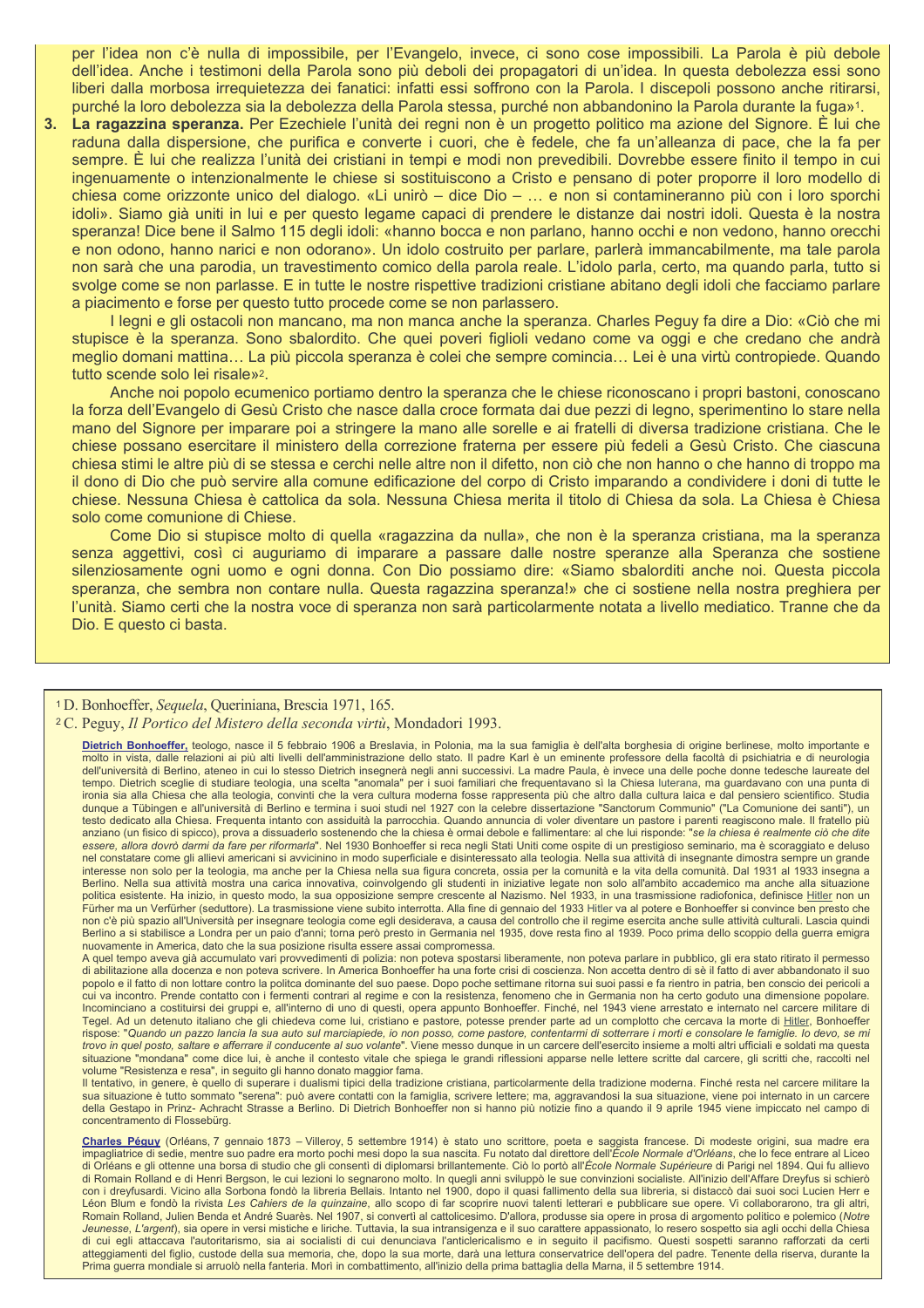#### Dalla prima lettera dell'apostolo Paolo ai Corinzi (3,3-7.21-23)

«Le vostre discordie e le vostre divisioni dimostrano che voi ancora pensate e vi comportate come gli altri. Quando uno di voi dice: «lo sono di Paolo», e un altro ribatte: «io invece di Apollo!», non fate forse come fanno tutti? Ma chi è poi Apollo? E chi è Paolo? Semplici servitori per mezzo dei quali voi siete giunti alla fede. a ciascuno di noi Dio ha affidato un compito. Io ho piantato, Apollo ha innaffiato, ma è Dio che ha fatto crescere. Perciò chi pianta e chi innaffia non contano nulla: chi conta è Dio che fa crescere. [...]

Perciò non vantatevi di appartenere a qualcuno, perché tutto vi appartiene: Paolo, Apollo, Cefa, il mondo, la morte, il presente e il futuro: tutto è vostro, voi invece appartenete a Cristo e Cristo appartiene a Dio».

Predicazione di Vito Gardiol - Pastore Evangelico Valdese di Verona

#### l<sup>°</sup> Corinzi 3, 3-7.21-23

Cari fratelli e sorelle.

al termine di questo brano troviamo un'affermazione tanto incredibile quanto netta: Voi siete di Cristo.

1. Così come siete, con tutti i vostri limiti e peccati, con le vostre contraddizioni e debolezze, con le vostre divisioni, voi siete di Cristo.

E' un'affermazione fatta con serenità e con certezza, che non poggia su una decisione nostra ma su una decisione di Dio. Voi siete di Cristo perché Cristo vi ha fatti suoi. Non è lui che appartiene a noi, siamo noi che apparteniamo a lui. Questo cosa significa per lo meno due cose:

> la prima è che non apparteniamo a noi stessi. Vale a dire che non possiamo fare di noi stessi, dei nostri interessi, dei nostri qusti, e nemmeno della nostra coscienza cristiana il criterio delle nostre scelte.

Il punto di riferimento non siamo noi stessi, ma è Cristo; basta dunque spendere tempo ed energie nel difendere la propria appartenenza a questa o quell'altra chiesa, basta con il definirsi ognuno di noi un po' più chiesa dell'altro: spendiamoci di più tutti insieme per esprimere la nostra unica appartenenza a Cristo.

la seconda è che non apparteniamo, cioè non siamo soggetti a nessuna istituzione ecclesiastica. La chiesa è per noi una comunità di credenti, dove tutti insieme si ascolta e si accoglie la parola del Signore e con essa ci si confronta, per le proprie scelte individuali e comunitarie. Non è invece una istituzione che ci sovrasta e ci domina; non è il complesso di quelli che ne sanno di più e che hanno il diritto o il dovere di fornire prescrizioni a quelli che ne sanno di meno, imponendo sovente dei modelli di vita che non sono né unici né assoluti.

2. L'affermazione dell'apostolo: voi siete di Cristo, rivolta a noi oggi, in primo luogo concerne i credenti di Corinto, e quel che stupisce è che si tratti proprio di quei credenti che all'inizio di questo capitolo Paolo ha definito carnali, rimproverando loro di non essere mossi dallo Spirito di Dio.

Nella Bibbia "carnale", indica l'essere umano nella sua realtà, nella sua essenza, nella sua concretezza e nel suo limite. I Corinzi sono persone che, pur avendo creduto in Cristo ed avendo accettato con entusiasmo l'evangelo, non hanno lasciato che l'evangelo producesse un cambiamento sostanziale del loro modo di vedere le cose, di affrontare la vita, di rapportarsi agli altri.

Semplicemente vivono nella chiesa esattamente come sono vissuti e come continuano a vivere nel mondo. Questo ha prodotto nella chiesa delle divisioni, delle discordie e non sempre e non solo per motivi dottrinali, ma per ragioni molto umane, carnali.

3.- Anche a noi, oggi, l'apostolo ricorda: voi siete di Cristo. Noi, come individui e come chiese, siamo di Cristo, E Cristo è di Dio. Cristo appartiene a Dio, e proprio per questo Egli ha improntato tutta la sua esistenza alla volontà del Padre, e da questa volontà non si è allontanato nemmeno quando si è trattato di mettere in gioco la sua vita.

Così, per noi, appartenere a Cristo significa improntare la nostra vita alla sua Parola che ci incontra, ci investe, ci sconvolge e ci salva; una Parola che ci permette di vivere una vita da persone libere, alle quali e delle quali Paolo può dire: tutto è vostro, i predicatori e il mondo, la vita e la morte, il presente e il futuro. Tutto è nostro, nel senso che se viviamo in Cristo non abbiamo paura di stare al mondo, non temiamo la vita e non temiamo la morte, non temiamo il dialogo ed il confronto con chi è diverso da noi anzi lo auspichiamo, non temiamo il presente e non temiamo il futuro, ma possiamo guardare al mondo e a quel che vi accade con senso di partecipazione responsabile perché esso corrisponda sempre un po' di più al disegno di Dio... possiamo guardare al presente come al tempo che Dio ci offre per agire nel suo nome e al futuro come al tempo nel quale le nostre attese potranno ricevere una risposta e le nostre speranze essere colmate. Tutto è nostro. Tutto ci appartiene, perché tutto ci è dato, e tutto ciò che ci è dato è sotto il dominio di Dio, e quindi non può dominarci.

Non meno e non più dei discutibili credenti di Corinto, noi siamo di Cristo. Possa ciascuno e ciascuna di noi, possano le nostre chiese nel loro insieme, vivere di questa promessa, anzi di questa certezza. Amen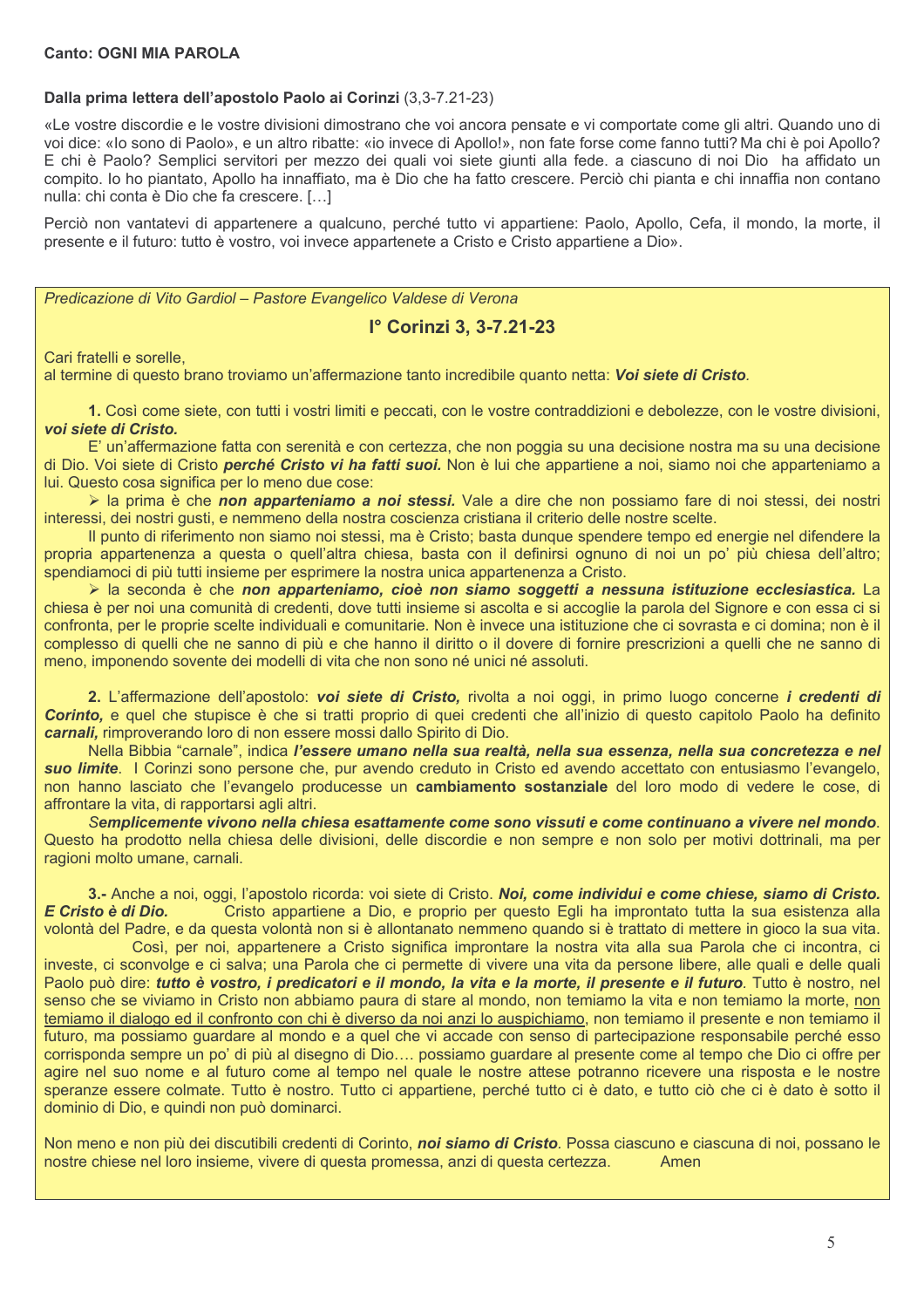#### PREGHIERE D'INTERCESSIONE

(Celebranti) Con fede preghiamo Dio, Padre, Figlio e Spirito Santo!

#### (rit.) Padre, che in Gesù ci hai fatti figli tuoi, ascolta la nostra preghiera

 $L1:$ Preghiamo per le comunità cristiane locali, le nostre chiese e i gruppi ecumenici; per guanti sono presenti qui oggi e per quanti sono assenti da questa assemblea. Signore, perdonaci quando siamo indifferenti gli uni agli altri, e dona la tua quarigione alle ferite e alle divisioni che ci tengono lontani gli uni dagli altri.

 $L2:$ Preghiamo perché sia più profondamente riconosciuto il valore del nostro battesimo comune nell'unico Cristo. Signore, sostieni ciascuno di noi e le nostre comunità mentre procediamo nel cammino verso l'unità che Tu vuoi per i tuoi discepoli.

#### (rit.) Padre, che in Gesù ci hai fatti figli tuoi, ascolta la nostra preghiera

 $1.3<sup>+</sup>$ Preghiamo per i nostri capi spirituali e per le autorità delle chiese, perché lo Spirito possa continuare ad illuminarli e garantire loro la grazia di lavorare in armonia, gioia e amore.

 $L4:$ Preghiamo per tutte le autorità civili: Signore fa' che lavorino per la giustizia e la pace, e dona loro la saggezza di essere attenti alle necessità di tutti, soprattutto dei più vulnerabili.

#### (rit.) Padre, che in Gesù ci hai fatti figli tuoi, ascolta la nostra preghiera

 $L1:$ Preghiamo per le nazioni e le comunità che vivono con profonde divisioni e conflitti interni. Signore, ti ricordiamo in modo particolare il popolo coreano, del nord e del sud, perché la loro ricerca di unità, nonostante le divisioni e la separazione politica, possa portare frutto ed essere segno di speranza per tutti coloro che cercano la riconciliazione fra tante divisioni.

 $12.$ Preghiamo in rendimento di grazie per tutti coloro che, ispirati da te o Signore, hanno rivestito un ruolo importante nella nostra vita di fede, e per tutti coloro che hanno rispecchiato la tua misericordia e compassione. Possano i loro doni e la loro generosità ispirare il nostro desiderio di donare e di servire il prossimo con la nostra vita.

#### (rit.) Padre, che in Gesù ci hai fatti figli tuoi, ascolta la nostra preghiera

 $L3:$ Preghiamo per coloro che portano l'evangelo nelle grandi sfide etiche del nostro tempo. Signore, fa' che ciascuno di noi possa compiere il proprio ruolo nel mitigare i disastri ecologici e globali che portano alla sofferenza umana e minacciano la tua creazione

Preghiamo per tutte le chiese cristiane e chiediamo il tuo aiuto, Signore, perché un giorno possano riunirsi  $|A|$ attorno alla tua mensa e condividere l'amicizia della santa comunione.

#### (rit.) Padre, che in Gesù ci hai fatti figli tuoi, ascolta la nostra preghiera

#### **PADRE NOSTRO**

Introduzione breve al Padre nostro del pastore Vito Gardiol

Tenendoci per mano preghiamo ora insieme con le parole che Gesù ci ha insegnato:

 $\mathsf{T}$ : Padre nostro, che sei nei cieli, sia santificato il tuo nome. venga il tuo regno, sia fatta la tua volontà come in cielo anche in terra. Dacci oggi il nostro pane quotidiano e rimetti a noi i nostri debiti come anche noi li rimettiamo ai nostri debitori. e non indurci in tentazione ma liberaci dal Male. Tuo è il regno, la potenza e la gloria nei secoli dei secoli. Amen.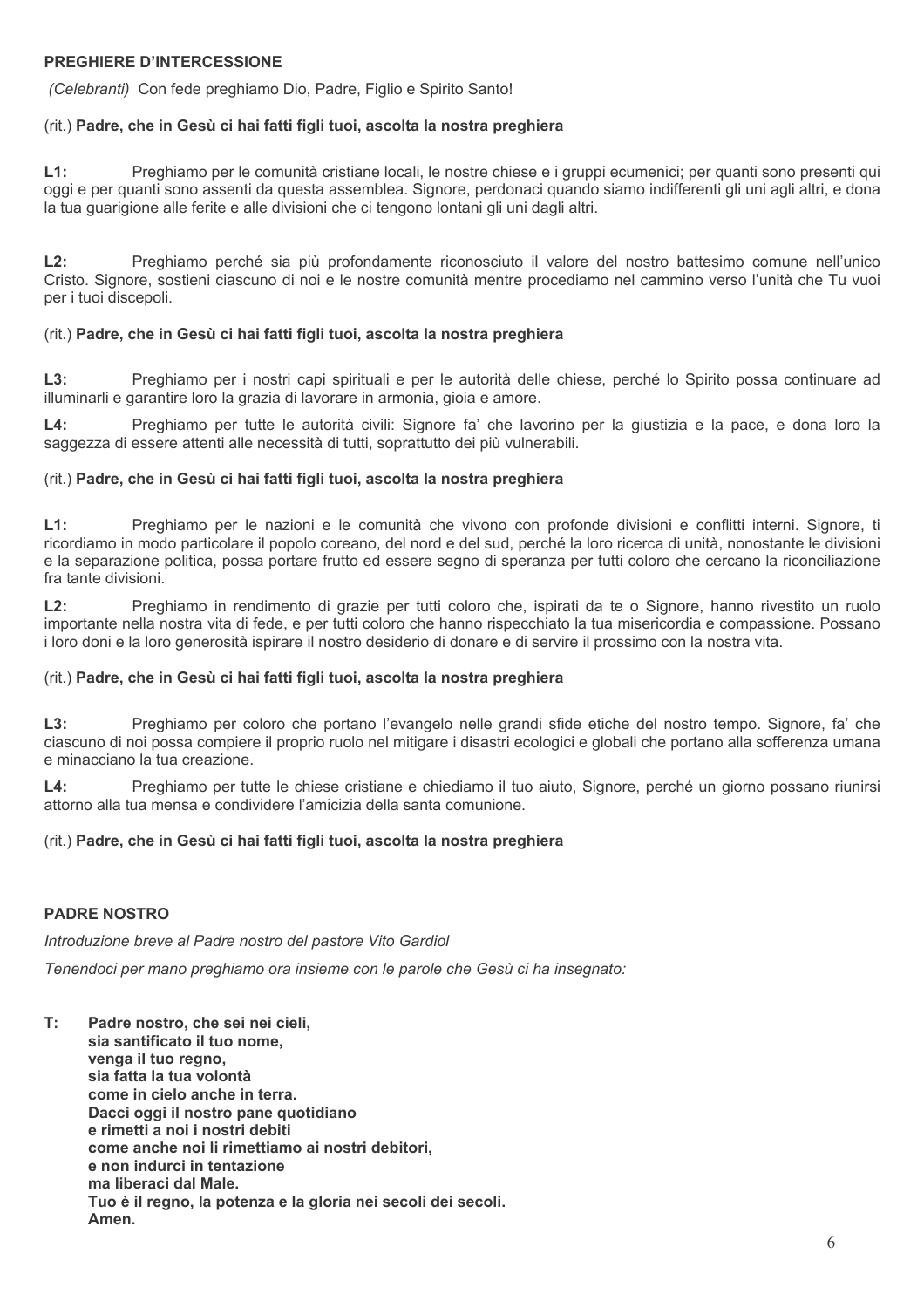#### **SEGNO DELLA PACE**

(P. Gardiol) Il Signore sia con voi.

#### T: E con il tuo spirito.

(P. Gardiol) Come segno della nostra volontà di perseguire la riconciliazione, scambiamoci ora un gesto di pace.

#### **Canto: "EWENU SHALOM ALECHEM"**

Evenu shalom alechem, evenu shalom alechem, evenu shalom alechem evenu shalom, shalom, shalom alechem E sia la pace con voi e sia la pace con voi e sia la pace con voi evenu shalom, shalom, shalom alechem Diciamo pace al mondo. cantiamo pace al mondo e la tua vita sia gioiosa e il mio saluto pace giunga fino a voi Evenu shalom alechem, evenu shalom alechem, evenu shalom alechem evenu shalom, shalom, shalom alechem

(durante lo scambio della pace saranno raccolte offerte come segno ecumenico di solidarietà con le sorelle e i fratelli della Striscia di Gaza coinvolti in questo tragico conflitto e in questa lacerante divisione.)

#### PROFESSIONE DI FEDE E BENEDIZIONE

#### Credo niceno-costantinopolitano

Ed ora uniamo le nostre voci e professiamo insieme il Credo nella versione ecumenica approvata dalla Conferenza delle chiese europee (KEK) e dal Consiglio delle chiese episcopali europee (CCEE) a Riva del Garda nel 1984.

 $\mathbf{T}$ : Noi crediamo in un solo Dio, Padre onnipotente, Creatore del cielo e della terra. di tutte le cose visibili e invisibili. Noi crediamo in un solo Signore, Gesù Cristo, Unigenito Figlio di Dio, nato dal Padre prima di tutti i secoli. Dio da Dio, luce da luce, Dio vero da Dio vero, generato, non creato della stessa sostanza del Padre; per mezzo di lui tutte le cose sono state create. Per noi uomini e per la nostra salvezza discese dal cielo. E per opera dello Spirito Santo si è incarnato nel seno della Vergine Maria e si è fatto uomo. Fu crocifisso per noi sotto Ponzio Pilato. Morì e fu sepolto. Il terzo giorno è risuscitato secondo le Scritture. è salito al cielo, siede alla destra del Padre e di nuovo verrà per giudicare i vivi e i morti, e il suo regno non avrà fine. Crediamo nello Spirito Santo, che è Signore e dà la vita, e procede dal Padre. Con il Padre e il Figlio è adorato e glorificato. e ha parlato per mezzo dei profeti. Crediamo la Chiesa una, santa, cattolica e apostolica. Professiamo un solo battesimo per il perdono dei peccati, aspettiamo la resurrezione dei morti

e la vita del mondo che verrà. Amen.